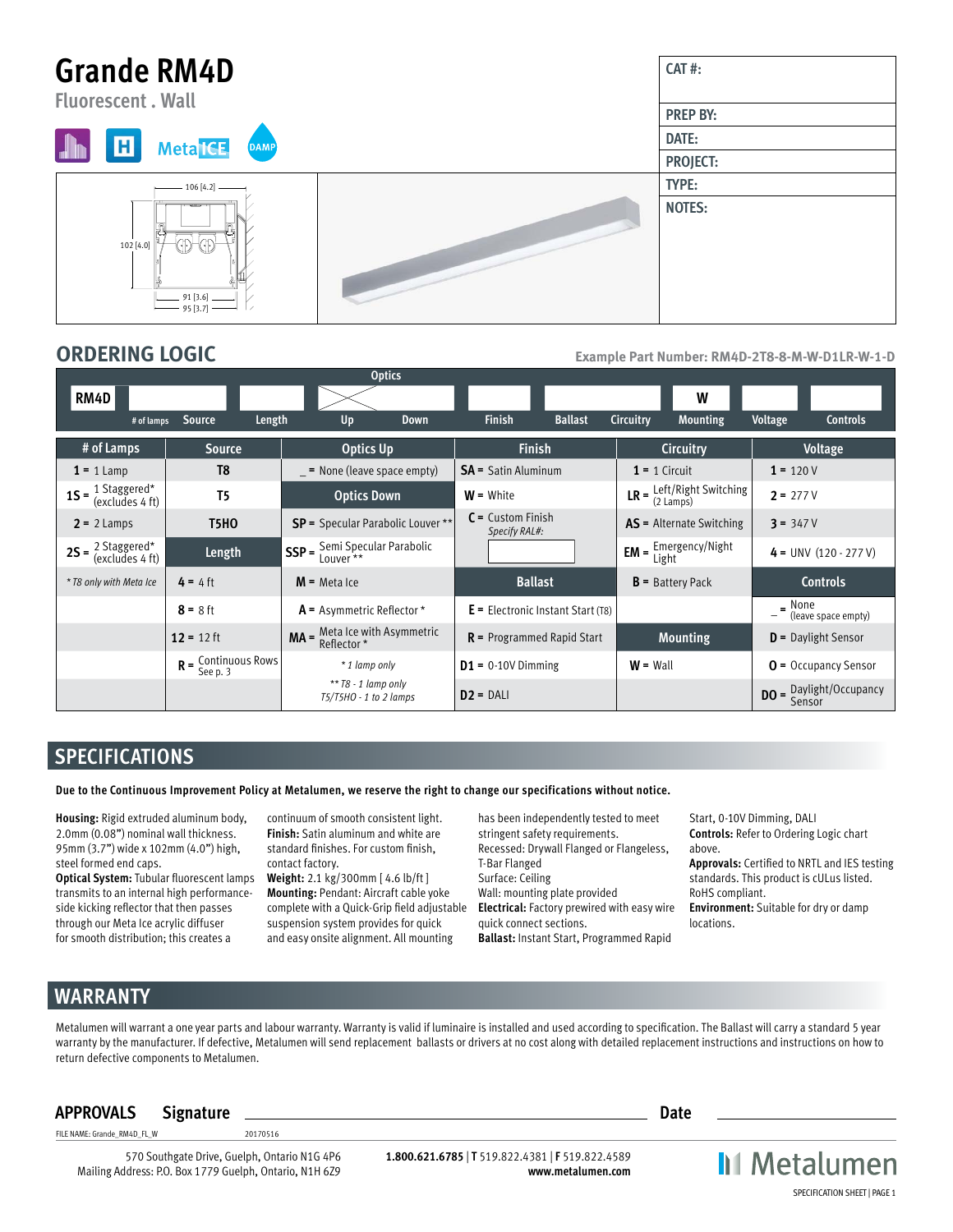# **FEATURES**



COMMERCIAL // Commercial Lighting - With over 30 years of successful architectural lighting, providing unique concept and installation solutions has become second nature. Metalumen's Start to End Development Process results in unique performance, design and architectural requirements from concept through implementation. Metalumen's Lighting Solutions have been

applied to customer projects requiring: high profile architectural installations; improved energy efficiency; retrofit installations; unique installations. Metalumen can provide top-quality innovative fixtures when and where they are needed and, at the same time, allow the customer to determine their level of involvement in Metalumen's Start to End Development Process.

 $\overline{\mathbf{H}}$ Every product in our broad line of healthcare luminaires has been strategically engineered to meet modern healthcare demands while addressing patient needs and aesthetic requirements.



MEDILUMEN // Healthcare Lighting smooth subdued lighting with no source imagery. Meta Ice is a premium lensing optic unique to Metalumen but coupled with a high performance side kicking specular reflector to maximize the lumens from the source creating an unparalleled lumen delivery.



DAMP Suitable for damp locations.

## **PHOTOMETRIC DATA**



**PHOTOMETRIC CURVE File Name:** RM4D-1T5-4-M-WALL **Luminaire Lumens:** 1451 **Input Watts:** 38.64 **Efficiency:** 56 % **Efficacy:** 38 lms/W **Optics Up:** None **Optics Down:** Meta Ice

### **COEFFICIENTS OF UTILIZATION**

**Zonal Cavity Method Effective Floor Cavity Reflectance = .20**

| RC             |    |    | 80    |    |    |    | 70 |    | 50 |    |    |  |
|----------------|----|----|-------|----|----|----|----|----|----|----|----|--|
| <b>RW</b>      | 70 |    | 50 30 | 10 | 70 | 50 | 30 | 10 | 50 | 30 | 10 |  |
| <b>RCR</b>     |    |    |       |    |    |    |    |    |    |    |    |  |
| 0              | 66 | 66 | 66    | 66 | 65 | 65 | 65 | 65 | 62 | 62 | 62 |  |
| $\mathbf{1}$   | 61 | 58 | 56    | 54 | 60 | 57 | 55 | 53 | 55 | 53 | 52 |  |
| $\overline{2}$ | 56 | 51 | 48    | 45 | 54 | 50 | 47 | 44 | 48 | 46 | 43 |  |
| 3              | 51 | 45 | 41    | 38 | 50 | 45 | 40 | 37 | 43 | 39 | 37 |  |
| 4              | 47 | 40 | 36    | 32 | 46 | 40 | 35 | 32 | 38 | 34 | 31 |  |
| 5              | 43 | 36 | 31    | 28 | 42 | 36 | 31 | 28 | 35 | 31 | 27 |  |
| 6              | 40 | 33 | 28    | 25 | 39 | 32 | 28 | 24 | 31 | 27 | 24 |  |
| 7              | 37 | 30 | 25    | 22 | 36 | 29 | 25 | 22 | 29 | 25 | 22 |  |
| 8              | 35 | 27 | 23    | 20 | 34 | 27 | 23 | 20 | 26 | 22 | 19 |  |
| 9              | 33 | 25 | 21    | 18 | 32 | 25 | 21 | 18 | 24 | 20 | 18 |  |
| 10             | 31 | 23 | 19    | 16 | 30 | 23 | 19 | 16 | 22 | 19 | 16 |  |



**LUMINANCE DATA (CD/M2 )**

| Vertical |      | <b>Horizontal Angle</b> |      |  |  |
|----------|------|-------------------------|------|--|--|
| Angle    | O    | 45                      | 90   |  |  |
| 45       | 4478 | 4373                    | 4229 |  |  |
| 55       | 3999 | 3902                    | 3724 |  |  |
| 65       | 3494 | 3406                    | 3252 |  |  |
| 75       | 2942 | 2870                    | 2763 |  |  |
| 85       | 2238 | 2131                    | 2131 |  |  |

#### **CANDLE DISTRIBUTION**

| Vertical |          |      | <b>Horizontal Angle</b> |          |     |  |
|----------|----------|------|-------------------------|----------|-----|--|
| Angle    | 0        | 22.5 | 45                      | 67.5     | 90  |  |
| 0        | 604      | 604  | 604                     | 604      | 604 |  |
| 5        | 601      | 601  | 599                     | 602      | 603 |  |
| 10       | 590      | 590  | 590                     | 592      | 593 |  |
| 15       | 572      | 573  | 571                     | 571      | 572 |  |
| 20       | 546      | 547  | 544                     | 543      | 543 |  |
| 25       | 513      | 514  | 510                     | 507      | 507 |  |
| 30       | 475      | 475  | 470                     | 465      | 464 |  |
| 35       | 433      | 433  | 426                     | 420      | 417 |  |
| 40       | 388      | 387  | 380                     | 373      | 370 |  |
| 45       | 341      | 340  | 333                     | 325      | 322 |  |
| 50       | 294      | 293  | 286                     | 278      | 275 |  |
| 55       | 247      | 246  | 241                     | 233      | 230 |  |
| 60       | 202      | 202  | 197                     | 191      | 188 |  |
| 65       | 159      | 159  | 155                     | 150      | 148 |  |
| 70       | 119      | 119  | 116                     | 113      | 111 |  |
| 75       | 82       | 82   | 80                      | 78       | 77  |  |
| 80       | 50       | 49   | 48                      | 47       | 46  |  |
| 85       | 21       | 20   | 20                      | 20       | 20  |  |
| $\circ$  | $\Omega$ | n    | Ò                       | $\Omega$ | Ò   |  |

FILE NAME: Grande RM4D FL W 20170516